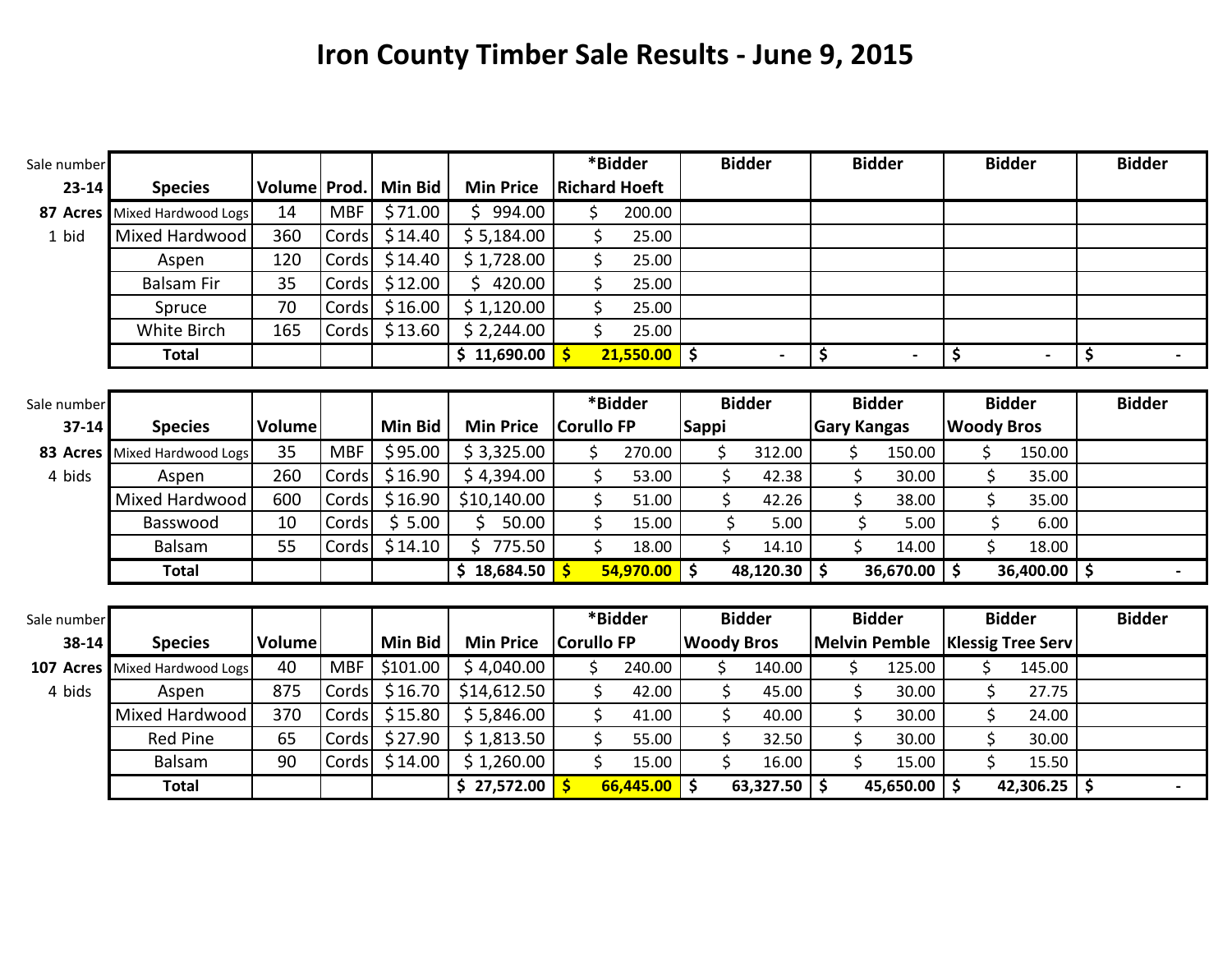| Sale number |                      |               |            |                |                  |              | *Bidder         |                          | <b>Bidder</b> |                      |                   | <b>Bidder</b> |           |                  |                    | <b>Bidder</b>            | <b>Bidder</b>      |           |
|-------------|----------------------|---------------|------------|----------------|------------------|--------------|-----------------|--------------------------|---------------|----------------------|-------------------|---------------|-----------|------------------|--------------------|--------------------------|--------------------|-----------|
| 40-14       | <b>Species</b>       | Volume        |            | Min Bid        | <b>Min Price</b> | Futurewood   |                 | <b>Sappi</b>             |               |                      | <b>Woody Bros</b> |               |           |                  |                    |                          |                    |           |
| 184 Acres   | Hard Maple Logs      | 38            | <b>MBF</b> | \$213.00       | \$8,094.00       | \$           | 325.00          |                          | \$            | 486.00               |                   | \$            | 250.00    |                  |                    |                          |                    |           |
| 3 bids      | Mixed Hardwood Logs  | 45            | <b>MBF</b> | \$106.00       | \$4,770.00       | \$           | 160.00          |                          | \$            | 299.00               |                   | \$            | 150.00    |                  |                    |                          |                    |           |
|             | Red Oak Logs         | 12            | <b>MBF</b> | \$213.00       | \$2,556.00       | \$           | 225.00          |                          | \$            | 482.00               |                   | \$            | 250.00    |                  |                    |                          |                    |           |
|             | Mixed Hardwood       | 1140          | Cords      | \$14.80        | \$16,872.00      | \$           | 64.55           |                          | \$            | 45.53                |                   | \$            | 38.00     |                  |                    |                          |                    |           |
|             | Aspen                | 20            | Cords      | \$14.80        | \$296.00         | \$           | 32.55           |                          | \$            | 20.83                |                   | \$            | 35.00     |                  |                    |                          |                    |           |
|             | Basswood             | 180           | Cords      | \$5.70         | \$1,026.00       | \$           | 22.55           |                          | \$            | 20.00                |                   | \$            | 6.00      |                  |                    |                          |                    |           |
|             | Balsam               | 50            | Cords      | \$12.30        | Ś.<br>615.00     | \$           | 15.55           |                          | \$            | 12.30                |                   | \$            | 15.00     |                  |                    |                          |                    |           |
|             | <b>Total</b>         |               |            |                | \$34,229.00      | $\mathsf{S}$ | 101,324.50      | $\overline{\phantom{a}}$ |               | $94,242.80$ \$       |                   |               | 65,100.00 | l \$             |                    |                          | \$                 |           |
|             |                      |               |            |                |                  |              |                 |                          |               |                      |                   |               |           |                  |                    |                          |                    |           |
| Sale number |                      |               |            |                |                  |              | *Bidder         |                          |               | <b>Bidder</b>        |                   | <b>Bidder</b> |           |                  |                    | <b>Bidder</b>            | <b>Bidder</b>      |           |
| $42 - 14$   | <b>Species</b>       | <b>Volume</b> |            | <b>Min Bid</b> | <b>Min Price</b> | Sappi        |                 |                          | Futurewood    |                      | <b>RM Bay</b>     |               |           | <b>Ottawa FP</b> |                    |                          | <b>Gary Kangas</b> |           |
| 39 Acres    | Mixed Hardwood Logs  | $\mathbf{1}$  | <b>MBF</b> | \$125.00       | \$125.00         | \$           | 130.00          |                          | \$            | 125.00               |                   | \$            | 175.00    |                  | \$                 | 151.00                   | \$                 | 125.00    |
| 7 bids      | Basswood Logs        | $\mathbf{1}$  | <b>MBF</b> | \$125.00       | Ś.<br>125.00     | \$           | 130.00          |                          | \$            | 125.00               |                   | \$            | 175.00    |                  | \$                 | 151.00                   | \$                 | 125.00    |
|             | Aspen                | 1200          | Cords      | \$18.00        | \$21,600.00      | \$           | 80.36           |                          | \$            | 77.80                |                   | \$            | 76.00     |                  | \$                 | 71.10                    | \$                 | 60.00     |
|             | Mixed Hardwood       | 80            | Cords      | \$18.00        | \$1,440.00       | \$           | 49.40           |                          | \$            | 48.55                |                   | \$            | 50.00     |                  | \$                 | 41.10                    | \$                 | 45.00     |
|             | Basswood             | 20            | Cords      | \$5.00         | Ś.<br>100.00     | \$           | 5.00            |                          | \$            | 5.55                 |                   | \$            | 25.00     |                  | \$                 | 15.15                    | \$                 | 5.00      |
|             | <b>Balsam Fir</b>    | 15            | Cords      | \$15.00        | 225.00           | \$           | 15.00           |                          | \$            | 15.55                |                   | \$            | 22.00     |                  | \$                 | 15.10                    | \$                 | 15.00     |
|             | White Spruce         | 10            | Cords      | \$20.00        | \$<br>200.00     | \$           | 20.00           |                          | \$            | 25.55                |                   | \$            | 40.00     |                  | $\mathsf{\dot{S}}$ | 34.10                    | \$                 | 25.00     |
|             | <b>Total</b>         |               |            |                | \$23,815.00      | Ŝ            | $101,169.00$ \$ |                          |               | $98,093.75$ \$       |                   |               | 96,780.00 | \$ ا             |                    | 89,780.50 \$             |                    | 76,425.00 |
|             |                      |               |            |                |                  |              |                 |                          |               |                      |                   |               |           |                  |                    |                          |                    |           |
| Sale number |                      |               |            |                |                  |              | *Bidder         |                          | <b>Bidder</b> |                      |                   | <b>Bidder</b> |           |                  |                    | <b>Bidder</b>            | <b>Bidder</b>      |           |
| 43-14       | <b>Species</b>       | <b>Volume</b> |            | <b>Min Bid</b> | <b>Min Price</b> | Sappi        |                 |                          |               | <b>Richard Hoeft</b> |                   |               |           |                  |                    |                          |                    |           |
| 24 Acres    | Mixed Hardwood Logs  | 3             | <b>MBF</b> | \$121.00       | Ś.<br>363.00     | \$           | 182.00          |                          | \$            | 200.00               |                   |               |           |                  |                    |                          |                    |           |
| 2 bids      | <b>Basswood Logs</b> | 4             | <b>MBF</b> | \$121.00       | Ś.<br>484.00     | \$           | 157.00          |                          | \$            | 200.00               |                   |               |           |                  |                    |                          |                    |           |
|             | Aspen                | 10            | Cords      | \$21.80        | Ś.<br>218.00     | \$           | 23.32           |                          | \$            | 22.00                |                   |               |           |                  |                    |                          |                    |           |
|             | Mixed Hardwood       | 160           | Cords      | \$21.80        | \$3,488.00       | \$           | 25.07           |                          | \$            | 22.00                |                   |               |           |                  |                    |                          |                    |           |
|             | Basswood             | 40            | Cords      | \$5.00         | \$<br>200.00     | \$           | 5.00            |                          | \$            | 5.00                 |                   |               |           |                  |                    |                          |                    |           |
|             | Balsam               | 5             | Cords      | \$15.00        | $\zeta$<br>75.00 | \$           | 15.00           |                          | \$            | 15.00                |                   |               |           |                  |                    |                          |                    |           |
|             | <b>Total</b>         |               |            |                | \$<br>4,828.00   | $\mathsf{s}$ | $5,693.40$ \$   |                          |               | $5,415.00$ \$        |                   |               |           | \$               |                    | $\overline{\phantom{a}}$ | \$                 |           |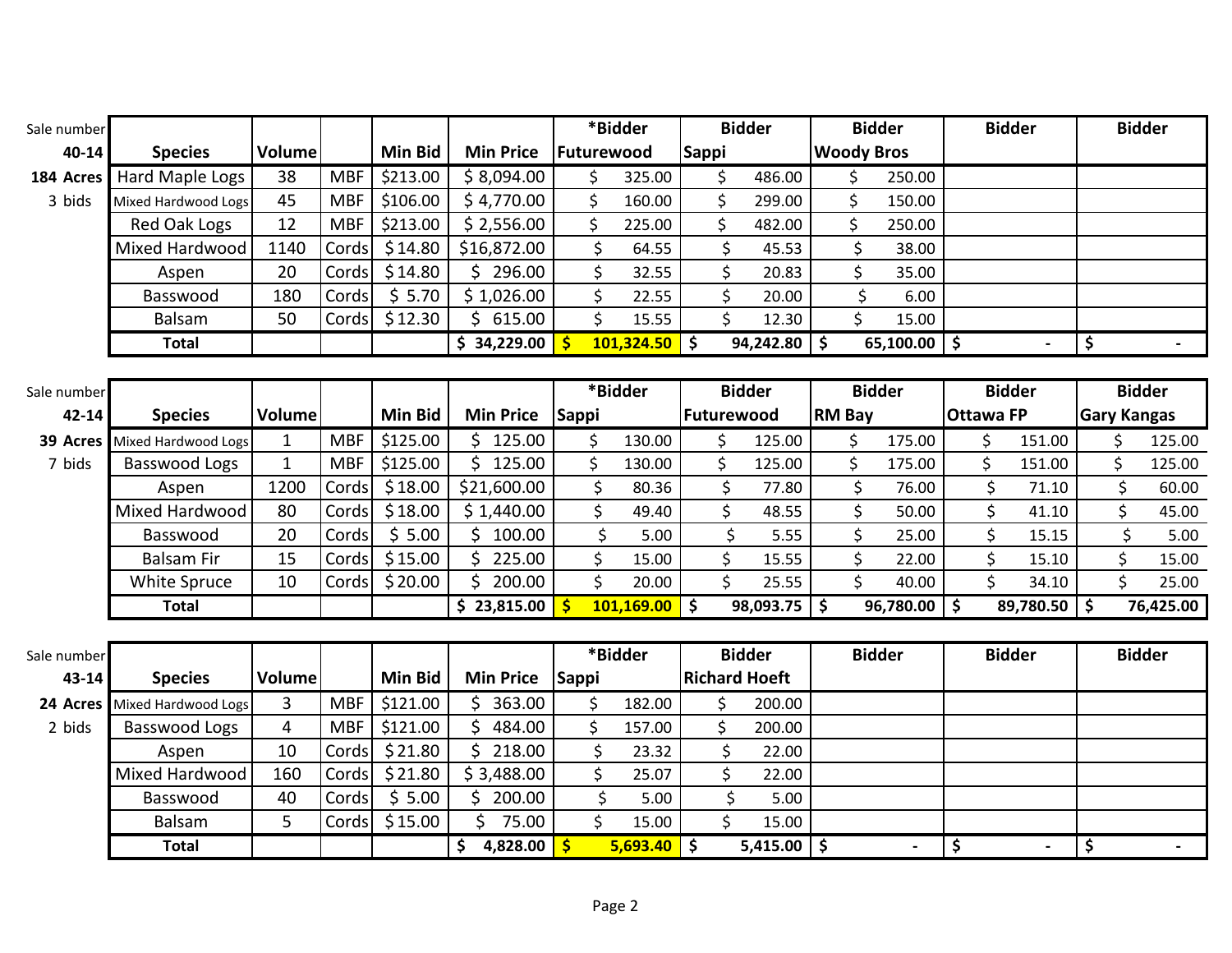| Sale number |                      |                |            |                |                       |                    | *Bidder         |                    | <b>Bidder</b>          | <b>Bidder</b>                  |                                 | <b>Bidder</b>            |                     | <b>Bidder</b>            |
|-------------|----------------------|----------------|------------|----------------|-----------------------|--------------------|-----------------|--------------------|------------------------|--------------------------------|---------------------------------|--------------------------|---------------------|--------------------------|
| 44-14       | <b>Species</b>       | Volume         |            | <b>Min Bid</b> | <b>Min Price</b>      | <b>Ottawa FP</b>   |                 |                    | Northwest Hdwds RM Bay |                                | <b>Sappi</b>                    |                          |                     | <b>Ashland Mat</b>       |
| 76 Acres    | Hard Maple Logs      | 65             | <b>MBF</b> | \$250.00       | \$16,250.00           | \$                 | 461.00          | \$                 | 517.00                 | \$<br>450.00                   | \$                              | 452.00                   | \$                  | 451.25                   |
| 6 bids      | Mixed Hardwood Logs  | 23             | <b>MBF</b> | \$125.00       | \$2,875.00            | \$                 | 278.00          | \$                 | 232.00                 | \$<br>260.00                   | \$                              | 249.00                   | \$                  | 319.18                   |
|             | <b>Basswood Logs</b> | 8              | <b>MBF</b> | \$125.00       | \$1,000.00            | \$                 | 235.00          | \$                 | 215.00                 | \$<br>260.00                   | \$                              | 251.00                   | \$                  | 152.90                   |
|             | Mixed Hardwood       | 1250           | Cords      | \$18.00        | \$22,500.00           | \$                 | 68.15           | \$                 | 55.00                  | \$<br>57.00                    | \$                              | 58.65                    |                     | \$<br>54.14              |
|             | Basswood             | 100            | Cords      | \$5.00         | \$500.00              | \$                 | 21.51           | \$                 | 20.00                  | \$<br>30.00                    |                                 | \$<br>19.32              |                     | \$<br>12.65              |
|             | White Spruce         | 75             | Cords      | \$20.00        | \$1,500.00            | \$                 | 41.01           | \$                 | 40.00                  | \$<br>40.00                    | \$                              | 28.97                    |                     | \$<br>20.40              |
|             | <b>Balsam Fir</b>    | 20             | Cords      | \$15.00        | \$300.00              | \$                 | 21.01           | \$                 | 20.00                  | \$<br>22.00                    |                                 | \$<br>15.00              |                     | \$<br>20.40              |
|             | Aspen                | 15             | Cords      | \$18.00        | \$270.00              | \$                 | 28.00           | \$                 | 50.00                  | \$<br>50.00                    | \$                              | 23.85                    |                     | \$<br>51.40              |
|             | <b>Total</b>         |                |            |                | \$45,195.00           | $\mathsf{s}$       | $129,493.45$ \$ |                    | $115,561.00$ \$        | 115,750.00                     | $\mathsf{\hat{S}}$              | 115,190.00               | $\ddot{\bm{\zeta}}$ | 109,544.59               |
|             |                      |                |            |                |                       |                    |                 |                    |                        |                                |                                 |                          |                     |                          |
| Sale number |                      |                |            |                |                       |                    | *Bidder         |                    | <b>Bidder</b>          | <b>Bidder</b>                  |                                 | <b>Bidder</b>            |                     | <b>Bidder</b>            |
| 45-14       | <b>Species</b>       | Volume         |            | <b>Min Bid</b> | <b>Min Price</b>      | <b>Ashland Mat</b> |                 | <b>Sappi</b>       |                        |                                |                                 |                          |                     |                          |
| 123 Acres   | Hard Maple Logs      | 72             | <b>MBF</b> | \$220.00       | \$15,840.00           | \$                 | 448.25          | \$                 | 422.00                 |                                |                                 |                          |                     |                          |
| 2 bids      | Mixed Hardwood Logs  | 23             | <b>MBF</b> | \$106.00       | \$2,438.00            | \$                 | 309.75          | \$                 | 251.00                 |                                |                                 |                          |                     |                          |
|             | Basswood Logs        | 6              | <b>MBF</b> | \$106.00       | \$636.00              | \$                 | 174.90          | \$                 | 230.00                 |                                |                                 |                          |                     |                          |
|             | Mixed Hardwood       | 915            | Cords      | \$10.10        | \$9,241.50            | \$                 | 47.31           | \$                 | 30.18                  |                                |                                 |                          |                     |                          |
|             | Basswood             | 65             | Cords      | \$2.80         | \$182.00              | \$                 | 14.25           | \$                 | 5.00                   |                                |                                 |                          |                     |                          |
|             | Balsam               | 30             | Cords      | \$15.00        | Ś.<br>450.00          | \$                 | 19.40           | $\zeta$            | 15.00                  |                                |                                 |                          |                     |                          |
|             | Aspen                | 20             | Cords      | \$10.10        | \$<br>202.00          | $\mathsf{\dot{S}}$ | 46.00           | $\mathsf{\dot{S}}$ | 27.12                  |                                |                                 |                          |                     |                          |
|             | <b>Total</b>         |                |            |                | \$28,989.50           | $\mathsf{S}$       | $86,164.55$ \$  |                    | $66,469.10$ \$         |                                | $\overline{\boldsymbol{\zeta}}$ |                          | \$                  |                          |
|             |                      |                |            |                |                       |                    |                 |                    |                        |                                |                                 |                          |                     |                          |
| Sale number |                      |                |            |                |                       |                    | *Bidder         |                    | <b>Bidder</b>          | <b>Bidder</b>                  |                                 | <b>Bidder</b>            |                     | <b>Bidder</b>            |
| $46 - 14$   | <b>Species</b>       | Volume         |            | <b>Min Bid</b> | <b>Min Price</b>      | <b>NO BISD</b>     |                 |                    |                        |                                |                                 |                          |                     |                          |
| 50 Acres    | Hard Maple Logs      | 20             | <b>MBF</b> | \$200.00       | \$4,000.00            |                    |                 |                    |                        |                                |                                 |                          |                     |                          |
| 0 bids      | Basswood Logs        | $\overline{2}$ | <b>MBF</b> | \$100.00       | \$200.00              |                    |                 |                    |                        |                                |                                 |                          |                     |                          |
|             | Mixed Hardwood Logs  | $\mathbf{1}$   | <b>MBF</b> | \$100.00       | $\zeta$<br>100.00     |                    |                 |                    |                        |                                |                                 |                          |                     |                          |
|             | Spruce               | 10             | Cords      | \$24.00        | \$240.00              |                    |                 |                    |                        |                                |                                 |                          |                     |                          |
|             | Mixed Hardwood       | 480            | Cords      | \$14.60        | \$7,008.00            |                    |                 |                    |                        |                                |                                 |                          |                     |                          |
|             | Basswood             | 20             | Cords      | \$4.10         | $\mathsf{S}$<br>82.00 |                    |                 |                    |                        |                                |                                 |                          |                     |                          |
|             | Aspen                | 5              | Cords      | \$14.60        | \$<br>73.00           |                    |                 |                    |                        |                                |                                 |                          |                     |                          |
|             | Balsam               | 5              | Cords      | \$12.20        | Ś.<br>61.00           |                    |                 |                    |                        |                                |                                 |                          |                     |                          |
|             | <b>Total</b>         |                |            |                | \$11,764.00           |                    |                 | \$                 |                        | \$<br>$\overline{\phantom{a}}$ | \$                              | $\overline{\phantom{a}}$ | \$                  | $\overline{\phantom{a}}$ |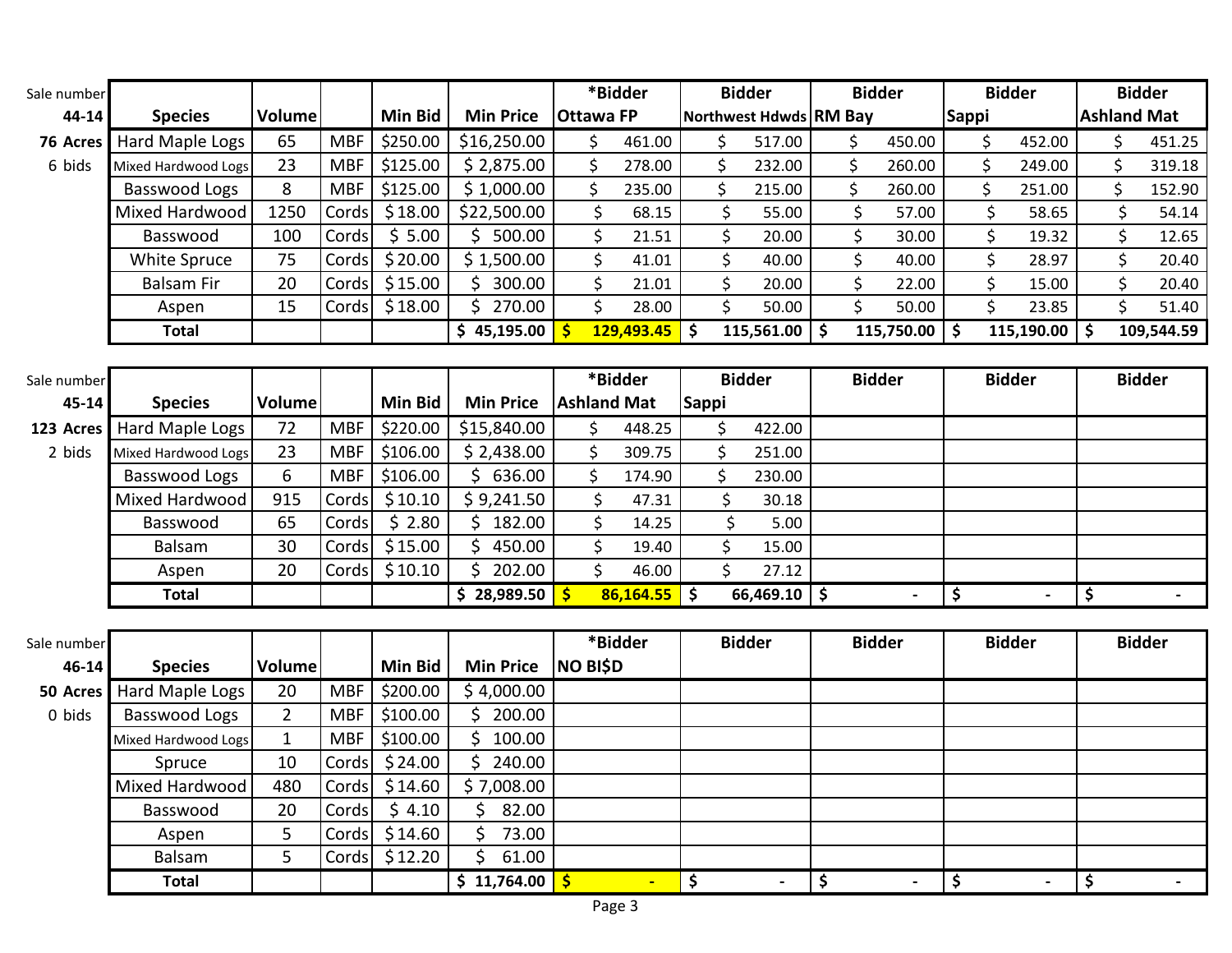| Sale number |                     |        |            |                |                        |              | *Bidder        | <b>Bidder</b> | <b>Bidder</b> | <b>Bidder</b> | <b>Bidder</b> |
|-------------|---------------------|--------|------------|----------------|------------------------|--------------|----------------|---------------|---------------|---------------|---------------|
| $47 - 14$   | <b>Species</b>      | Volume |            | <b>Min Bid</b> | <b>Min Price</b>       | <b>Sappi</b> |                |               |               |               |               |
| 135 Acres   | Hard Maple Logs     | 29     | <b>MBF</b> | \$250.00       | \$7,250.00             |              | 432.00         |               |               |               |               |
| 1 bid       | Mixed Hardwood Logs | 24     | MBF        | \$125.00       | \$3,000.00             |              | 227.00         |               |               |               |               |
|             | Mixed Hardwood      | 1070   | Cords      |                | $$18.00$   \$19,260.00 |              | 35.76          |               |               |               |               |
|             | Spruce              | 60     | Cords      | \$30.00        | \$1,800.00             |              | 30.24          |               |               |               |               |
|             | Aspen               | ͻ      | Cords      | \$18.00        | 90.00                  |              | 19.60          |               |               |               |               |
|             | <b>Total</b>        |        |            |                | \$31,400.00            |              | $58,151.60$ \$ |               |               |               |               |

| Sale number |                     |        |            |          |                               |              | *Bidder    | <b>Bidder</b>    |                           |          | <b>Bidder</b> |           |            | <b>Bidder</b> | <b>Bidder</b> |  |
|-------------|---------------------|--------|------------|----------|-------------------------------|--------------|------------|------------------|---------------------------|----------|---------------|-----------|------------|---------------|---------------|--|
| $48 - 14$   | <b>Species</b>      | Volume |            | Min Bid  | <b>Min Price</b>              | <b>Sappi</b> |            | <b>Ottawa FP</b> |                           | Keweenaw |               |           | Futurewood |               |               |  |
| 151 Acres   | Hard Maple Logs     | 38     | <b>MBF</b> | \$250.00 | \$9,500.00                    |              | 456.00     |                  | 428.00                    |          |               | 370.00    |            | 275.00        |               |  |
| 4 bids      | Mixed Hardwood Logs | 15     | <b>MBF</b> | \$125.00 | \$1,875.00                    |              | 232.00     |                  | 248.00                    |          |               | 130.00    |            | 130.00        |               |  |
|             | Basswood Logs       | 16     | <b>MBF</b> | \$125.00 | \$2,000.00                    |              | 267.00     |                  | 248.00                    |          |               | 130.00    |            | 130.00        |               |  |
|             | Mixed Hardwood      | 1283   | Cords      | \$18.00  | \$23,094.00                   |              | 54.55      |                  | 41.55                     |          |               | 41.00     |            | 32.55         |               |  |
|             | Basswood            | 226    | Cords      | \$5.00   | \$1,130.00                    |              | 15.00      |                  | 15.55                     |          |               | 10.00     |            | 5.55          |               |  |
|             | Aspen               | 120    | Cords      | \$18.00  | \$2,160.00                    |              | 45.17      |                  | 41.55                     |          |               | 46.00     |            | 32.55         |               |  |
|             | Spruce              | 20     | Cords      | \$30.00  | 600.00                        |              | 30.60      |                  | 38.55                     |          |               | 30.00     |            | 32.55         |               |  |
|             | Total               |        |            |          | 40,359.00 <mark> </mark><br>S |              | 104,490.05 |                  | $86,531.95$ $\frac{1}{5}$ |          |               | 79,073.00 | <b>S</b>   | 62,052.95     |               |  |

| Sale number |                     |        |            |          |                  | *Bidder            | <b>Bidder</b> |           | <b>Bidder</b>               | <b>Bidder</b> | <b>Bidder</b> |                           |
|-------------|---------------------|--------|------------|----------|------------------|--------------------|---------------|-----------|-----------------------------|---------------|---------------|---------------------------|
| $2 - 15$    | <b>Species</b>      | Volume |            | Min Bid  | <b>Min Price</b> | Midwest Hdwd Sappi |               |           | Northwest Hdwds   Ottawa FP |               |               | <b>SK Wood Harvesting</b> |
| 90 Acres    | Hard Maple Logs     | 14     | <b>MBF</b> | \$250.00 | \$3,500.00       | 550.00             |               | 473.70    | 489.00                      | 375.50        |               | 255.00                    |
| 5 bids      | Mixed Hardwood Logs | 41     | <b>MBF</b> | \$125.00 | \$5,125.00       | 400.00             |               | 398.70    | 236.00                      | 285.50        |               | 130.00                    |
|             | Basswood Logs       | 62     | <b>MBF</b> | \$125.00 | \$7,750.00       | 350.00             |               | 303.70    | 218.00                      | 285.50        |               | 127.00                    |
|             | Mixed Hardwood      | 470    | Cords      | \$18.00  | \$8,460.00       | 40.00              |               | 45.13     | 56.00                       | 38.15         |               | 20.00                     |
|             | Basswood            | 270    | Cords      | \$5.00   | \$1,350.00       | 12.00              |               | 8.00      | 8.00                        | 24.10         |               | 5.00                      |
|             | Aspen               | 240    | Cords      | \$18.00  | \$4,320.00       | 35.00              |               | 38.60     | 45.00                       | 38.15         |               | 20.00                     |
|             | <b>Total</b>        |        |            |          | 30,505.00        | 76,240.00          |               | 74,443.00 | $69,318.00$ \$              | 68,257.00     |               | 32,324.00                 |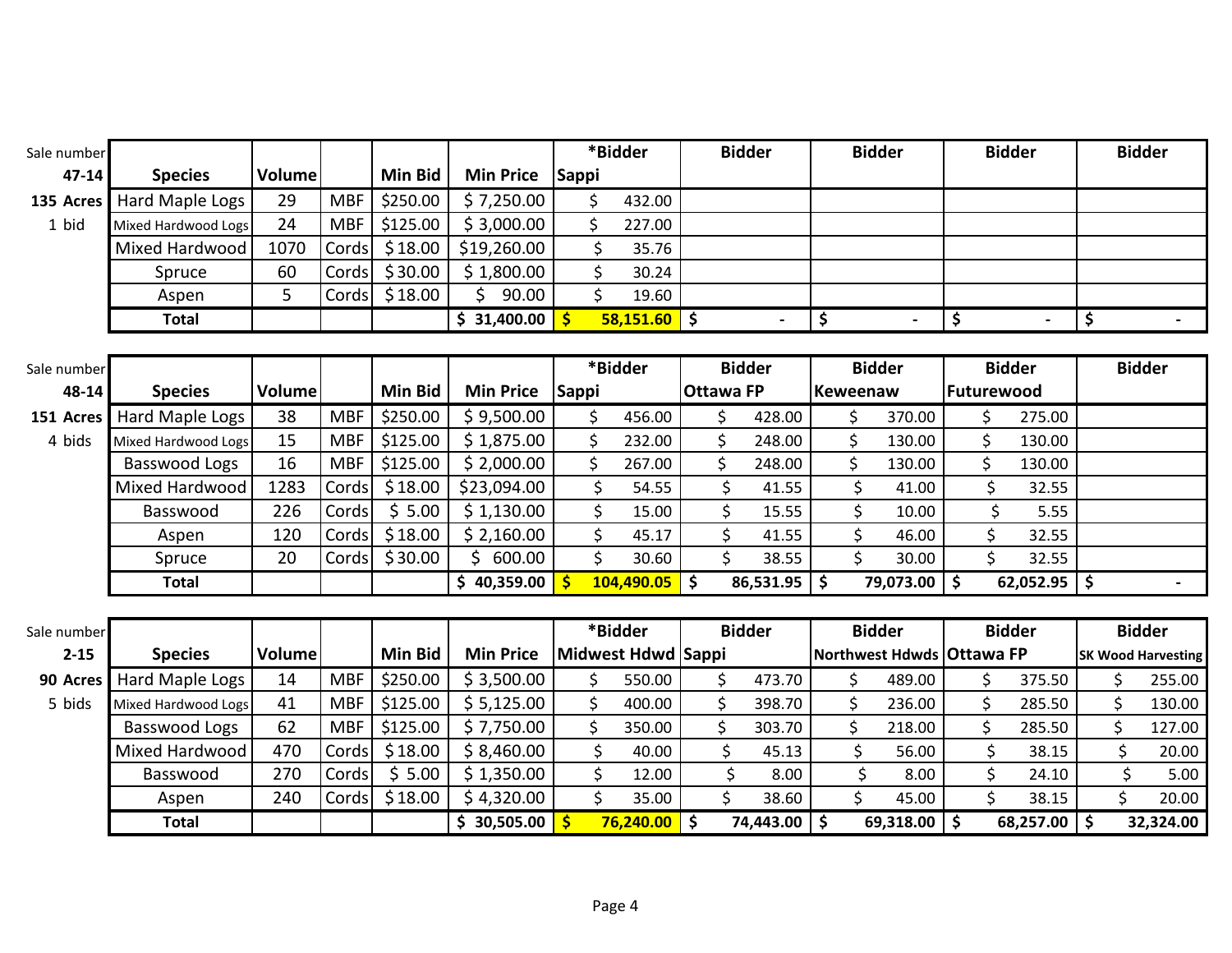| Sale number |                           |         |            |          |                  |                   | *Bidder   |              | <b>Bidder</b> | <b>Bidder</b>        | <b>Bidder</b>  | <b>Bidder</b> |
|-------------|---------------------------|---------|------------|----------|------------------|-------------------|-----------|--------------|---------------|----------------------|----------------|---------------|
| $3 - 15$    | <b>Species</b>            | Volumel |            | Min Bid  | <b>Min Price</b> | <b>Corullo FP</b> |           | <b>Sappi</b> |               |                      |                |               |
|             | 99 Acres Sugar Maple Logs | 3       | <b>MBF</b> | \$203.00 | 609.00           |                   | 510.00    |              | 404.00        |                      |                |               |
| 2 bids      | Mixed Hardwood Logs       | 11      | <b>MBF</b> | \$101.00 | \$1,111.00       |                   | 250.00    |              | 201.00        |                      |                |               |
|             | Mixed Hardwood            | 825     | Cords      | \$21.80  | \$17,985.00      |                   | 54.00     |              | 30.89         |                      |                |               |
|             | Aspen                     | 315     | Cords      | \$21.80  | \$6,867.00       |                   | 52.00     |              | 29.68         |                      |                |               |
|             | <b>Balsam Fir</b>         | 230     | Cords      | \$18.20  | \$4,186.00       |                   | 22.00     |              | 18.20         |                      |                |               |
|             | Spruce                    | 215     | Cords      | \$24.20  | \$5,203.00       |                   | 37.00     |              | 24.20         |                      |                |               |
|             | Basswood                  | 20      | Cords      | \$6.10   | 122.00           |                   | 15.00     |              | 6.10          |                      |                |               |
|             | Total                     |         |            |          | 36,083.00        |                   | 78,525.00 |              | 47,767.45     | \$<br>$\blacksquare$ | $\blacksquare$ |               |
|             |                           |         |            |          |                  |                   |           |              |               |                      |                |               |

| Sale number |                            |        |            |                |                  | *Bidder                           |    | <b>Bidder</b> |           |                   | <b>Bidder</b>    |              | <b>Bidder</b> |            | <b>Bidder</b> |
|-------------|----------------------------|--------|------------|----------------|------------------|-----------------------------------|----|---------------|-----------|-------------------|------------------|--------------|---------------|------------|---------------|
| $6 - 15$    | <b>Species</b>             | Volume |            | <b>Min Bid</b> | <b>Min Price</b> | <b>Schloer Logging Corullo FP</b> |    |               |           | <b>Woody Bros</b> |                  | <b>Sappi</b> |               | Futurewood |               |
|             | 119 Acres Sugar Maple Logs | 4      | <b>MBF</b> | \$203.00       | 812.00           | 400.00                            |    |               | 510.00    |                   | 225.00           |              | 428.00        |            | 250.00        |
| 5 bids      | Mixed Hardwood Logs        | 9      | <b>MBF</b> | \$101.00       | 909.00           | 210.00                            |    |               | 250.00    |                   | 150.00           |              | 178.00        |            | 140.00        |
|             | Mixed Hardwood             | 375    | Cords      | \$21.80        | \$8,175.00       | 65.00                             |    |               | 46.00     |                   | 40.00            |              | 37.44         |            | 32.25         |
|             | Aspen                      | 1010   | Cords      | \$21.80        | \$22,018.00      | 73.00                             |    |               | 49.00     |                   | 45.00            |              | 41.46         |            | 32.25         |
|             | <b>Balsam Fir</b>          | 80     | Cords      | \$18.20        | \$1,456.00       | 23.00                             |    |               | 20.00     |                   | 19.00            |              | 18.20         |            | 21.25         |
|             | Spruce                     | 100    | Cords      | \$24.20        | \$2,420.00       | 31.00                             |    |               | 35.00     |                   | 25.00            |              | 28.82         |            | 30.25         |
|             | Basswood                   | 30     | Cords      | \$6.10         | 183.00           | 65.00                             |    |               | 15.00     |                   | 7.00             |              | 6.10          |            | 6.25          |
|             | Total                      |        |            |                | \$35,973.00      | 108,485.00                        | Ŝ. |               | 76,580.00 |                   | $66,930.00$   \$ |              | 63,749.60     |            | 51,838.75     |

| Sale number |                     |        |            |                |                  |                   | *Bidder |            |              | <b>Bidder</b>  | <b>Bidder</b>  | <b>Bidder</b>  | <b>Bidder</b> |
|-------------|---------------------|--------|------------|----------------|------------------|-------------------|---------|------------|--------------|----------------|----------------|----------------|---------------|
| $7 - 15$    | <b>Species</b>      | Volume |            | <b>Min Bid</b> | <b>Min Price</b> | <b>Futurewood</b> |         |            | <b>Sappi</b> |                |                |                |               |
| 111 Acres   | Basswood Logs       | 4      | <b>MBF</b> | \$113.00       | 452.00           |                   |         | 130.00     |              | 128.00         |                |                |               |
| 2 bids      | Hard Maple Logs     | 3      | <b>MBF</b> | \$225.00       | 675.00           |                   |         | 275.00     |              | 378.00         |                |                |               |
|             | Mixed Hardwood Logs | 3      | <b>MBF</b> | \$113.00       | 339.00           |                   |         | 130.00     |              | 178.00         |                |                |               |
|             | Aspen               | 1450   | Cords      | \$16.20        | \$23,490.00      |                   |         | 44.55      | Ś            | 33.04          |                |                |               |
|             | Mixed Hardwood      | 870    | Cords      | \$16.20        | \$14,094.00      |                   |         | 44.55      | Ś            | 33.94          |                |                |               |
|             | White Spruce        | 300    | Cords      | \$27.00        | \$8,100.00       |                   |         | 35.55      | Ś.           | 30.00          |                |                |               |
|             | <b>Red Pine</b>     | 150    | Cords      | \$27.00        | \$4,050.00       |                   | \$      | 44.55      | \$           | 39.71          |                |                |               |
|             | Basswood            | 100    | Cords      | \$4.50         | 450.00           |                   | Ś       | 15.55      |              | 5.00           |                |                |               |
|             | <b>Balsam Fir</b>   | 75     | Cords      | \$13.50        | \$1,012.50       |                   |         | 21.55      | \$           | 13.50          |                |                |               |
|             | <b>Total</b>        |        |            |                | \$52,662.50      |                   |         | 125,609.75 |              | $96,084.80$ \$ | $\blacksquare$ | $\blacksquare$ |               |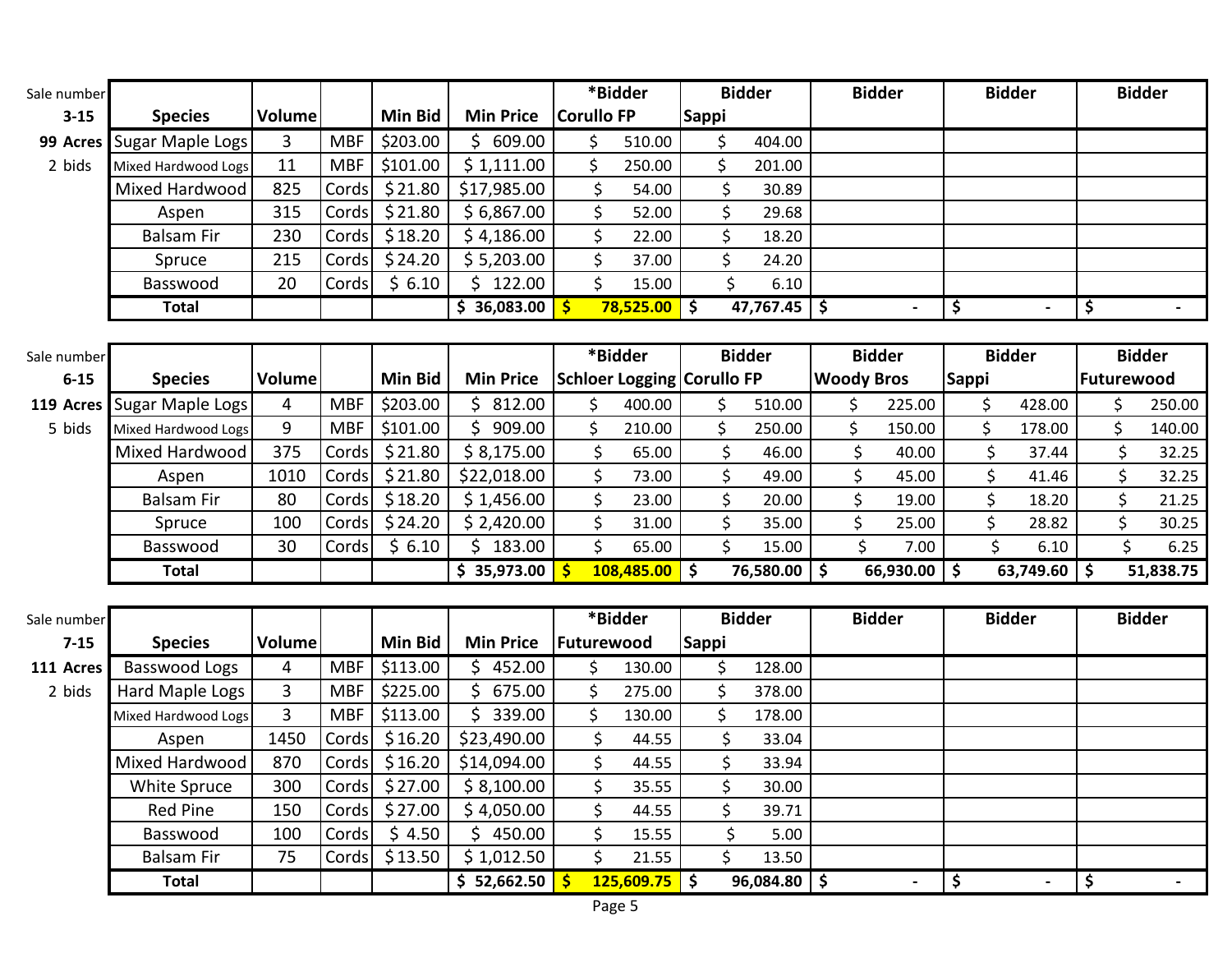| Sale number |                     |               |            |                |                        |                   | *Bidder         |                    | <b>Bidder</b>        |                   | <b>Bidder</b>  |                   | <b>Bidder</b>            |                  | <b>Bidder</b> |
|-------------|---------------------|---------------|------------|----------------|------------------------|-------------------|-----------------|--------------------|----------------------|-------------------|----------------|-------------------|--------------------------|------------------|---------------|
| $8 - 15$    | <b>Species</b>      | <b>Volume</b> |            | <b>Min Bid</b> | <b>Min Price</b>       | Sappi             |                 |                    | <b>Richard Hoeft</b> |                   |                |                   |                          |                  |               |
| 39 Acres    | Hard Maple Logs     | $\mathbf{1}$  | <b>MBF</b> | \$225.00       | \$225.00               | \$                | 422.00          | \$                 | 250.00               |                   |                |                   |                          |                  |               |
| 2 bids      | Mixed Hardwood Logs | $\mathbf{1}$  | <b>MBF</b> | \$113.00       | \$113.00               | \$                | 222.00          | $\zeta$            | 200.00               |                   |                |                   |                          |                  |               |
|             | Basswood Logs       | $\mathbf{1}$  | <b>MBF</b> | \$113.00       | $\mathsf{S}$<br>113.00 | \$                | 172.00          | \$                 | 200.00               |                   |                |                   |                          |                  |               |
|             | Mixed Hardwood      | 400           | Cords      | \$16.20        | \$6,480.00             | \$                | 39.86           | \$                 | 30.00                |                   |                |                   |                          |                  |               |
|             | Aspen               | 40            | Cords      | \$16.20        | \$648.00               | \$                | 34.41           | \$                 | 30.00                |                   |                |                   |                          |                  |               |
|             | <b>Balsam Fir</b>   | 30            | Cords      | \$13.50        | Ś.<br>405.00           | \$                | 13.50           | \$                 | 30.00                |                   |                |                   |                          |                  |               |
|             | Basswood            | 10            | Cords      | \$4.50         | Ś<br>45.00             | \$                | 5.00            | \$                 | 30.00                |                   |                |                   |                          |                  |               |
|             | <b>Total</b>        |               |            |                | 8,029.00<br>\$         | $\mathsf{S}$      | 18,591.40       | $\ddot{\bm{S}}$    | $15,050.00$ \$       |                   | $\blacksquare$ | \$                | $\overline{\phantom{0}}$ | \$               |               |
|             |                     |               |            |                |                        |                   |                 |                    |                      |                   |                |                   |                          |                  |               |
| Sale number |                     |               |            |                |                        |                   | *Bidder         |                    | <b>Bidder</b>        |                   | <b>Bidder</b>  |                   | <b>Bidder</b>            |                  | <b>Bidder</b> |
| $9 - 15$    | <b>Species</b>      | <b>Volume</b> |            | <b>Min Bid</b> | <b>Min Price</b>       | <b>Corullo FP</b> |                 | <b>Gary Kangas</b> |                      | <b>Sappi</b>      |                |                   |                          |                  |               |
| 64 Acres    | Mixed Hardwood Logs | 8             | <b>MBF</b> | \$101.00       | \$808.00               | \$                | 260.00          | \$                 | 175.00               | \$                | 232.00         |                   |                          |                  |               |
| 3 bids      | Mixed Hardwood      | 565           | Cords      | \$21.80        | \$12,317.00            | \$                | 54.00           | \$                 | 45.00                | \$                | 30.70          |                   |                          |                  |               |
|             | Aspen               | 360           | Cords      | \$21.80        | \$7,848.00             | \$                | 55.00           | \$                 | 43.00                | \$                | 32.18          |                   |                          |                  |               |
|             | <b>Balsam Fir</b>   | 65            | Cords      | \$18.20        | \$1,183.00             | \$                | 22.00           | \$                 | 18.20                | \$                | 18.20          |                   |                          |                  |               |
|             | Spruce              | 90            | Cords      | \$24.20        | \$2,178.00             | \$                | 38.00           | \$                 | 30.00                | \$                | 24.20          |                   |                          |                  |               |
|             | Basswood            | 10            | Cords      | \$6.10         | Ś.<br>61.00            | \$                | 15.00           | \$                 | 7.00                 | \$                | 6.10           |                   |                          |                  |               |
|             | <b>Total</b>        |               |            |                | \$24,395.00            | $\mathsf{S}$      | 57,390.00       | $\ddot{\bm{S}}$    | $46,258.00$ \$       |                   | $34,208.30$ \$ |                   |                          | \$               |               |
|             |                     |               |            |                |                        |                   |                 |                    |                      |                   |                |                   |                          |                  |               |
| Sale number |                     |               |            |                |                        |                   | *Bidder         |                    | <b>Bidder</b>        |                   | <b>Bidder</b>  |                   | <b>Bidder</b>            |                  | <b>Bidder</b> |
| $10 - 15$   | <b>Species</b>      | <b>Volume</b> |            | <b>Min Bid</b> | <b>Min Price</b>       | <b>Sappi</b>      |                 | <b>Gary Kangas</b> |                      | <b>Corullo FP</b> |                | <b>Woody Bros</b> |                          | <b>Ottawa FP</b> |               |
| 107 Acres   | Sugar Maple Logs    | 3             | <b>MBF</b> | \$223.00       | \$669.00               | \$                | 476.00          | \$                 | 250.00               | \$                | 350.00         | \$                | 230.00                   | \$               | 230.00        |
| 5 bids      | Mixed Hardwood Logs | 16            | <b>MBF</b> | \$111.00       | \$1,776.00             | \$                | 283.00          | $\zeta$            | 150.00               | \$                | 225.00         | \$                | 150.00                   | \$               | 125.00        |
|             | Mixed Hardwood      | 950           | Cords      | \$24.10        | \$22,895.00            | \$                | 57.68           | \$                 | 48.00                | \$                | 46.00          | \$                | 35.00                    | \$               | 26.10         |
|             | Aspen               | 640           | Cords      | \$24.10        | \$15,424.00            | \$                | 61.31           | \$                 | 45.00                | \$                | 42.00          | \$                | 35.00                    | \$               | 26.10         |
|             | <b>Balsam Fir</b>   | 115           | Cords      | \$20.10        | \$2,311.50             | \$                | 20.10           | \$                 | 20.10                | \$                | 21.00          | \$                | 21.00                    | \$               | 20.10         |
|             | Spruce              | 20            | Cords      | \$26.80        | \$536.00               | \$                | 28.57           | \$                 | 27.00                | \$                | 35.00          | \$                | 30.00                    | \$               | 26.80         |
|             | Basswood            | 30            | Cords      | \$6.70         | \$201.00               | \$                | 14.64           | $\zeta$            | 7.00                 | \$                | 15.00          | \$                | 7.00                     | \$               | 6.70          |
|             | <b>Total</b>        |               |            |                | \$43,812.50            | -Ś                | $103,312.50$ \$ |                    | $80,611.50$ \$       |                   | 78,795.00      | Ŝ.                | 61,965.00                | l \$             | 47,237.50     |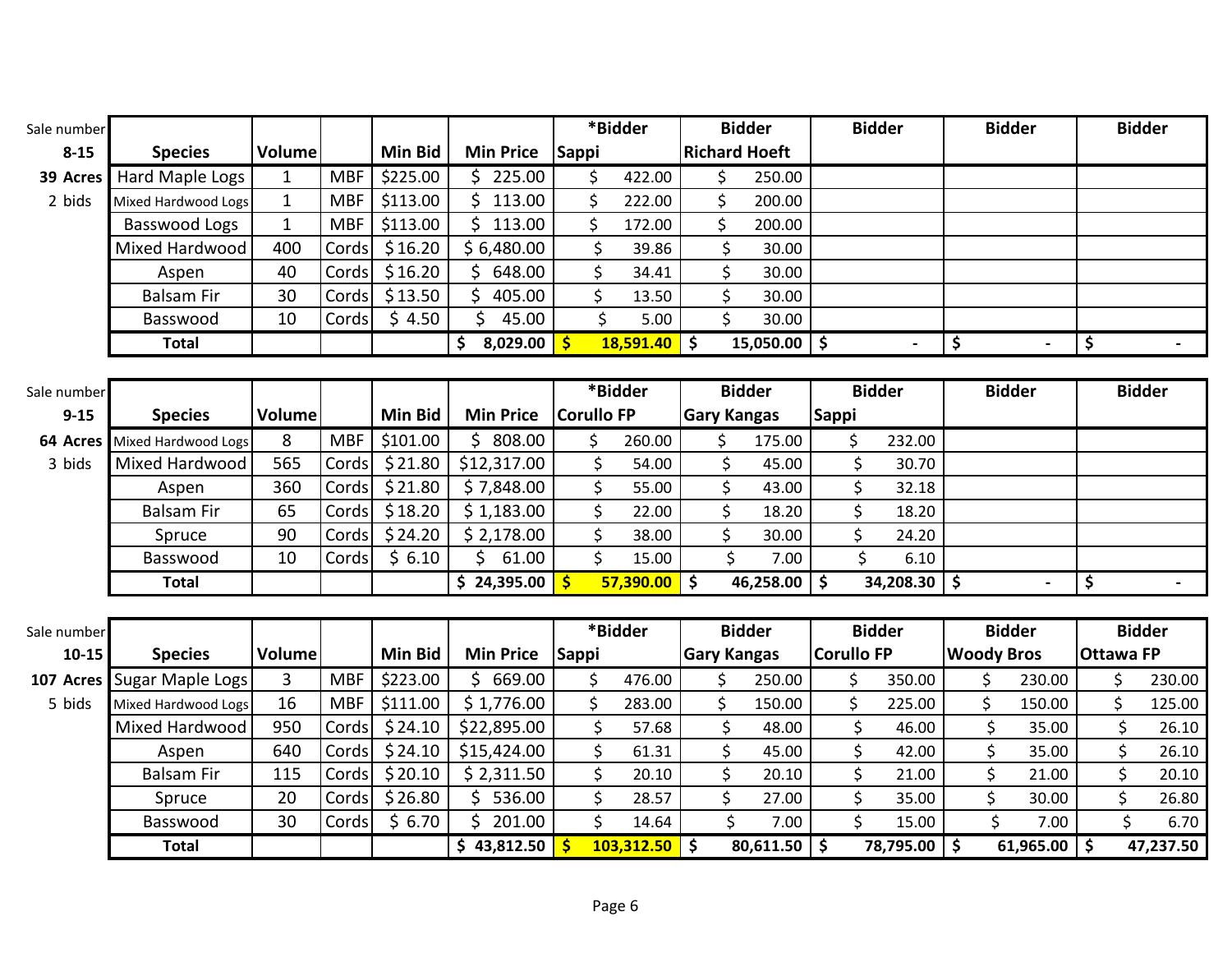| Sale number |                            |                |            |                |                              |               | *Bidder                      |                  |         | <b>Bidder</b>  |                  |              | <b>Bidder</b>           |            | <b>Bidder</b> |              |                  | <b>Bidder</b> |                    |
|-------------|----------------------------|----------------|------------|----------------|------------------------------|---------------|------------------------------|------------------|---------|----------------|------------------|--------------|-------------------------|------------|---------------|--------------|------------------|---------------|--------------------|
| $11 - 15$   | <b>Species</b>             | Volume         |            | <b>Min Bid</b> | <b>Min Price</b>             | Schloer       |                              | <b>RM Bay</b>    |         |                |                  |              | Northwest Hdwds Sappi   |            |               |              | <b>Ottawa FP</b> |               |                    |
| 104 Acres   | Hard Maple Logs            | 29             | <b>MBF</b> | \$250.00       | \$7,250.00                   | \$            | 525.00                       |                  | \$      | 450.00         |                  | \$           | 512.00                  |            | \$            | 457.00       |                  | \$            | 405.00             |
| 8 bids      | Basswood Logs              | 26             | <b>MBF</b> | \$125.00       | \$3,250.00                   | \$            | 200.00                       |                  | \$      | 260.00         |                  | \$           | 237.00                  |            | \$            | 271.00       |                  | \$            | 251.00             |
|             | Mixed Hardwood Logs        | $\overline{3}$ | <b>MBF</b> | \$125.00       | \$375.00                     | \$            | 210.00                       |                  | \$      | 260.00         |                  | \$           | 225.00                  |            | \$            | 245.00       |                  | \$            | 251.00             |
|             | Mixed Hardwood             | 790            | Cords      | \$18.00        | \$14,220.00                  | \$            | 73.00                        |                  | \$      | 57.00          |                  | \$           | 57.00                   |            | \$            | 52.38        |                  |               | 51.10              |
|             | Basswood                   | 155            | Cords      | \$5.00         | \$775.00                     | \$            | 50.00                        |                  | \$      | 30.00          |                  | \$           | 16.00                   |            | \$            | 20.00        |                  | \$            | 15.25              |
|             | Aspen                      | 20             | Cords      | \$18.00        | $\mathsf{\dot{S}}$<br>360.00 | \$            | 65.00                        |                  | \$      | 50.00          |                  | $\zeta$      | 48.00                   |            | \$            | 31.36        |                  | \$            | 28.10              |
|             | <b>Balsam Fir</b>          | 15             | Cords      | \$15.00        | \$225.00                     |               | \$<br>35.00                  |                  | \$      | 22.00          |                  | \$           | 18.00                   |            | \$            | 15.00        |                  | \$            | 15.00              |
|             | <b>Total</b>               |                |            |                | \$26,455.00                  | $\mathsf{\$}$ | $88,300.00$ \$               |                  |         | 71,600.00      | \$ ا             |              | 70,425.00 \$            |            |               | 66,366.40    | \$               |               | 62,543.75          |
|             |                            |                |            |                |                              |               |                              |                  |         |                |                  |              |                         |            |               |              |                  |               |                    |
| Sale number |                            |                |            |                |                              |               | $*\overline{\text{B}}$ idder |                  |         | <b>Bidder</b>  |                  |              | <b>Bidder</b>           |            | <b>Bidder</b> |              |                  | <b>Bidder</b> |                    |
| $13 - 15$   | <b>Species</b>             | Volume         |            | <b>Min Bid</b> | <b>Min Price</b>             |               | Futurewood                   | <b>Ottawa FP</b> |         |                | <b>Sappi</b>     |              |                         |            |               |              |                  |               |                    |
| 66 Acres    | Hard Maple Logs            | $2^{\circ}$    | <b>MBF</b> | \$225.00       | \$450.00                     | \$.           | 230.00                       |                  | \$      | 225.00         |                  | \$           | 430.00                  |            |               |              |                  |               |                    |
| 3 bids      | Mixed Hardwood Logs        | $2^{\circ}$    | <b>MBF</b> | \$113.00       | \$226.00                     | \$            | 130.00                       |                  | \$      | 125.00         |                  | \$           | 205.00                  |            |               |              |                  |               |                    |
|             | Basswood Logs              | $2^{\circ}$    | <b>MBF</b> | \$113.00       | Ś.<br>226.00                 | \$            | 130.00                       |                  | \$      | 125.00         |                  | \$           | 155.00                  |            |               |              |                  |               |                    |
|             | Aspen                      | 1850           | Cords      | \$16.20        | \$29,970.00                  | \$            | 54.55                        |                  | \$      | 26.10          |                  | \$           | 20.00                   |            |               |              |                  |               |                    |
|             | Mixed Hardwood             | 200            | Cords      | \$16.20        | \$3,240.00                   | \$            | 51.55                        |                  | \$      | 26.10          |                  | \$           | 20.00                   |            |               |              |                  |               |                    |
|             | Basswood                   | 100            | Cords      | \$4.50         | Ś.<br>450.00                 |               | \$<br>5.55                   |                  | \$      | 4.50           |                  | \$           | 5.00                    |            |               |              |                  |               |                    |
|             | <b>Balsam Fir</b>          | 30             | Cords      | \$13.50        | \$405.00                     |               | \$<br>15.55                  |                  | \$      | 13.50          |                  | $\mathsf{S}$ | 13.50                   |            |               |              |                  |               |                    |
|             | <b>Total</b>               |                |            |                | \$34,967.00                  | $\mathsf{\$}$ | $113,229.00$ \$              |                  |         | $55,310.00$ \$ |                  |              | 43,485.00 $\frac{1}{5}$ |            |               |              | \$               |               |                    |
|             |                            |                |            |                |                              |               |                              |                  |         |                |                  |              |                         |            |               |              |                  |               |                    |
| Sale number |                            |                |            |                |                              |               | *Bidder                      |                  |         | <b>Bidder</b>  |                  |              | <b>Bidder</b>           |            | <b>Bidder</b> |              |                  | <b>Bidder</b> |                    |
| 14-15       | <b>Species</b>             | Volume         |            | <b>Min Bid</b> | <b>Min Price</b>             | <b>RM Bay</b> |                              | <b>Sappi</b>     |         |                | <b>Ottawa FP</b> |              |                         | Futurewood |               |              |                  |               | <b>Gary Kangas</b> |
| 53 Acres    | <b>Mixed Hardwood Logs</b> | 3              | <b>MBF</b> | \$125.00       | \$375.00                     | \$.           | 200.00                       |                  | \$      | 172.00         |                  | \$           | 157.00                  |            | \$            | 125.00       |                  | \$            | 250.00             |
| 7 bids      | Aspen                      | 990            | Cords      | \$18.00        | \$17,820.00                  | \$            | 75.00                        |                  | \$      | 68.30          |                  | \$           | 62.15                   |            | \$            | 63.55        |                  | \$            | 60.00              |
|             | Mixed Hardwood             | 250            | Cords      | \$18.00        | \$4,500.00                   |               | \$<br>50.00                  |                  | \$      | 55.75          |                  | \$           | 62.15                   |            | \$            | 52.55        |                  | \$            | 50.00              |
|             | <b>Balsam Fir</b>          | 30             | Cords      | \$15.00        | \$450.00                     | \$            | 22.00                        |                  | \$      | 15.27          |                  | \$           | 15.10                   |            | \$            | 15.55        |                  | \$            | 15.00              |
|             | Basswood                   | 10             | Cords      | \$8.00         | Ś.<br>80.00                  |               | \$<br>50.00                  |                  | $\zeta$ | 8.00           |                  | \$           | 8.10                    |            | \$            | 8.55         |                  | \$            | 8.00               |
|             | <b>Total</b>               |                |            |                | \$23,225.00                  | $\mathsf{S}$  | $88,510.00$ \$               |                  |         | $82,608.60$ \$ |                  |              | 78,071.00 \$            |            |               | 76,979.00 \$ |                  |               | 73,180.00          |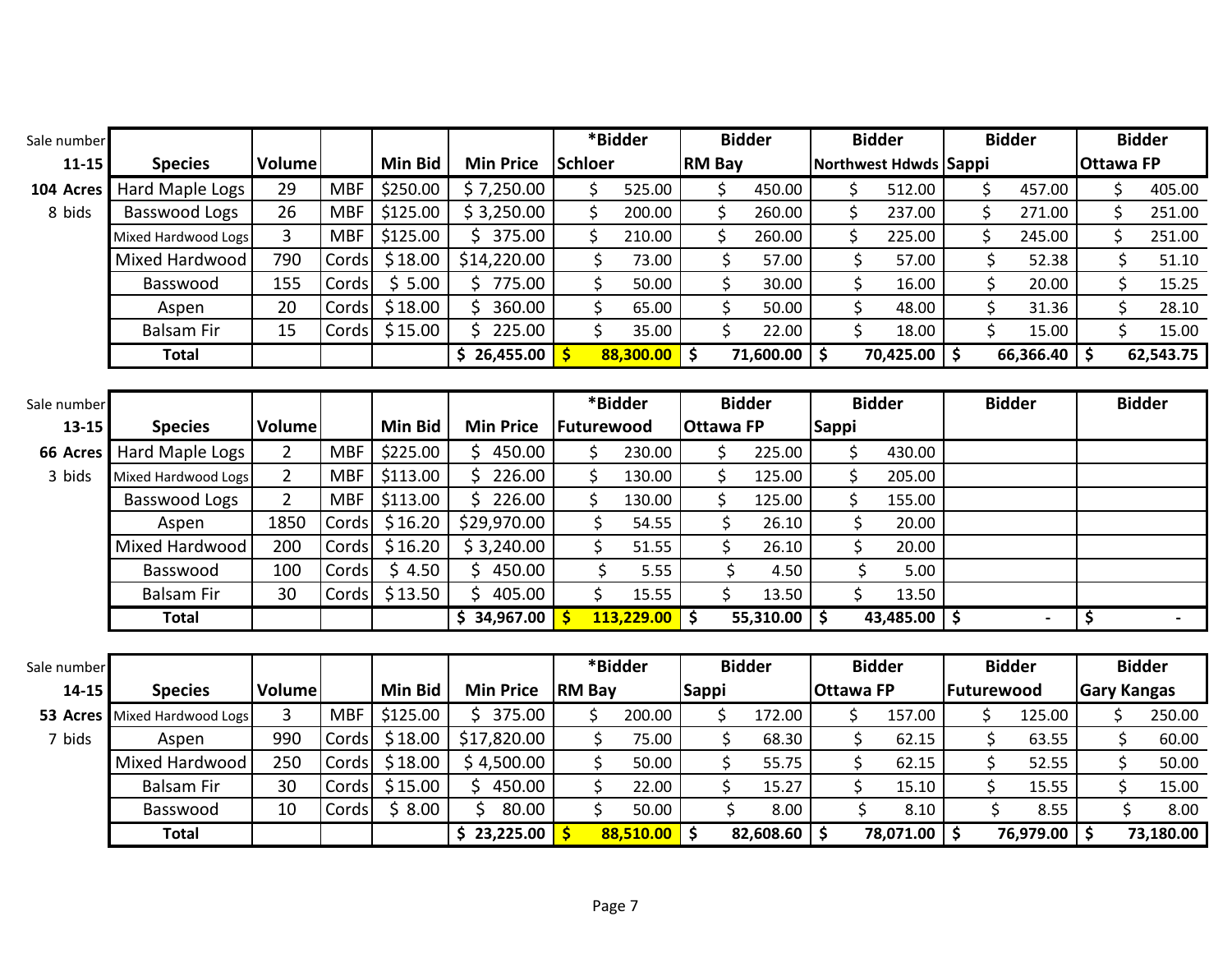| Sale number |                     |                |            |                |                   |              | *Bidder           |    | <b>Bidder</b>     |              | <b>Bidder</b>  | <b>Bidder</b>        | <b>Bidder</b> |
|-------------|---------------------|----------------|------------|----------------|-------------------|--------------|-------------------|----|-------------------|--------------|----------------|----------------------|---------------|
| $15 - 15$   | <b>Species</b>      | Volume         |            | <b>Min Bid</b> | <b>Min Price</b>  |              | <b>Ottawa FP</b>  |    |                   |              |                |                      |               |
| 15 Acres    | <b>Red Pine</b>     | 220            | Cords      | \$30.00        | \$6,600.00        |              | \$<br>51.15       |    |                   |              |                |                      |               |
| 1 bid       | <b>Total</b>        |                |            |                | \$<br>6,600.00 \$ |              | $11,253.00$ \$    |    |                   | \$           | $\blacksquare$ | \$<br>$\blacksquare$ | \$            |
|             |                     |                |            |                |                   |              |                   |    |                   |              |                |                      |               |
| Sale number |                     |                |            |                |                   |              | *Bidder           |    | <b>Bidder</b>     |              | <b>Bidder</b>  | <b>Bidder</b>        | <b>Bidder</b> |
| $16 - 15$   | <b>Species</b>      | Volume         |            | Min Bid        | <b>Min Price</b>  |              | <b>Corullo FP</b> |    | <b>Woody Bros</b> | <b>Sappi</b> |                |                      |               |
| 87 Acres    | Mixed Hardwood Logs | $\overline{2}$ | <b>MBF</b> | \$125.00       | \$250.00          |              | \$<br>250.00      | \$ | 175.00            |              | \$<br>132.00   |                      |               |
| 3 bids      | Aspen               | 1200           | Cords      | \$18.00        | \$21,600.00       |              | \$<br>54.00       | \$ | 40.00             |              | \$<br>39.93    |                      |               |
|             | Mixed Hardwood      | 375            | Cords      | \$18.00        | \$6,750.00        |              | \$<br>48.00       | \$ | 38.50             |              | \$<br>37.70    |                      |               |
|             | Balsam              | 200            | Cords      | \$15.00        | \$3,000.00        |              | \$<br>20.00       | \$ | 18.00             |              | \$<br>15.00    |                      |               |
|             | Spruce              | 50             | Cords      | \$30.00        | \$1,500.00        |              | \$<br>36.00       | \$ | 30.00             |              | \$<br>30.02    |                      |               |
|             | <b>Total</b>        |                |            |                | \$33,100.00       |              | $89,100.00$ \$    |    | 67,887.50         | \$           | $66,818.50$ \$ |                      | \$            |
|             |                     |                |            |                |                   |              |                   |    |                   |              |                |                      |               |
| Sale number |                     |                |            |                |                   |              | *Bidder           |    | <b>Bidder</b>     |              | <b>Bidder</b>  | <b>Bidder</b>        | <b>Bidder</b> |
| $17 - 15$   | <b>Species</b>      | <b>Volume</b>  |            | <b>Min Bid</b> | <b>Min Price</b>  | <b>Sappi</b> |                   |    |                   |              |                |                      |               |
| 144 Acres   | Sugar Maple Logs    | 6              | <b>MBF</b> | \$130.00       | \$780.00          |              | \$<br>407.00      |    |                   |              |                |                      |               |
| 1 bid       | Mixed Hardwood Logs | 30             | <b>MBF</b> | \$65.00        | \$1,950.00        |              | \$<br>211.00      |    |                   |              |                |                      |               |
|             | Mixed Hardwood      | 1140           | Cords      | \$12.20        | \$13,908.00       |              | \$<br>17.99       |    |                   |              |                |                      |               |
|             | Aspen               | 85             | Cords      | \$12.20        | \$1,037.00        |              | \$<br>13.38       |    |                   |              |                |                      |               |
|             | <b>Balsam Fir</b>   | 160            | Cords      | \$10.20        | \$1,632.00        |              | \$<br>10.20       |    |                   |              |                |                      |               |
|             | Spruce              | 225            | Cords      | \$13.60        | \$3,060.00        |              | \$<br>25.29       |    |                   |              |                |                      |               |
|             | Basswood            | 10             | Cords      | \$3.40         | Ś.<br>34.00       |              | \$<br>5.00        |    |                   |              |                |                      |               |
|             | <b>Total</b>        |                |            |                | \$22,401.00       |              | $37,790.15$ \$    |    |                   | \$           | $\blacksquare$ | \$                   | \$            |
|             |                     |                |            |                |                   |              |                   |    |                   |              |                |                      |               |
|             |                     |                |            |                |                   |              |                   |    |                   |              |                |                      |               |

| Sale number |                              |        |            |         |                  |            | *Bidder        | <b>Bidder</b>     | <b>Bidder</b>    | <b>Bidder</b> | <b>Bidder</b> |  |
|-------------|------------------------------|--------|------------|---------|------------------|------------|----------------|-------------------|------------------|---------------|---------------|--|
| $18 - 15$   | <b>Species</b>               | Volume |            | Min Bid | <b>Min Price</b> | Futurewood |                | <b>Woody Bros</b> | <b>Ottawa FP</b> |               |               |  |
|             | 90 Acres Mixed Hardwood Logs |        | <b>MBF</b> | \$76.25 | 76.25            |            | 80.00          | 125               | 80               |               |               |  |
| 3 bids      | Aspen                        | 1250   | Cords      | \$11.00 | \$13,750.00      |            | 38.55          | 35                | 31.15            |               |               |  |
|             | Mixed Hardwood               | 450    | Cords      | \$11.00 | \$4,950.00       |            | 38.55          | 30                | 31.15            |               |               |  |
|             | Spruce                       | 100    | Cords      | \$18.30 | \$1,830.00       |            | 38.55          | 20                | 38.3             |               |               |  |
|             | <b>Balsam</b>                | 90     | Cords      | \$ 9.20 | 828.00           |            | 15.55          | 12                | 15.2             |               |               |  |
|             | <b>Total</b>                 |        |            |         | \$21,434.25      |            | $70,869.50$ \$ | 60,455.00         | 58,233.00        |               |               |  |